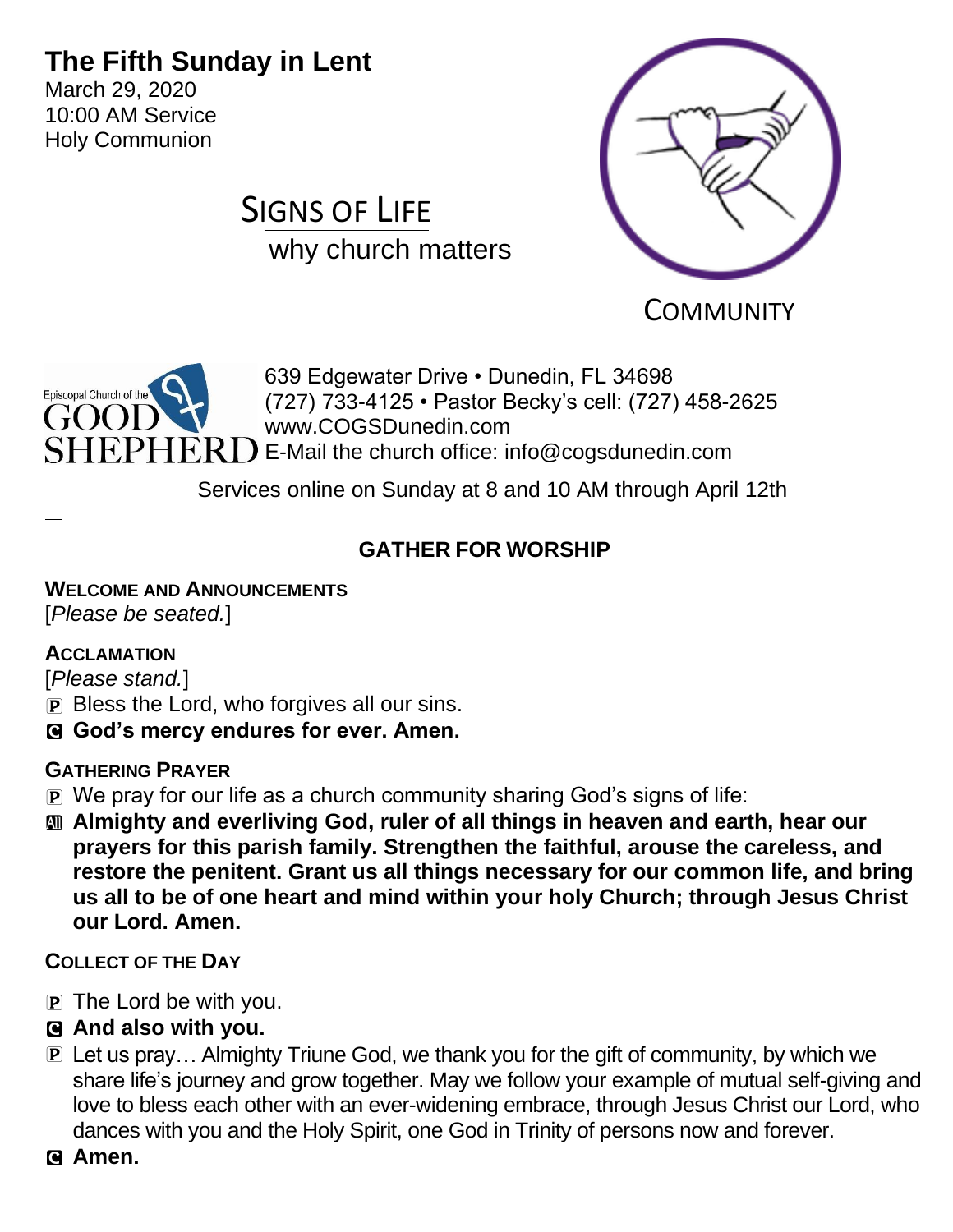## **THE WORD OF GOD**

**THE READINGS:** 2 Esdras 2:10a, 20-22, Psalm 133, Hebrews 10:19-25, John 15-14, 16-18 [*Please be seated.*]

## **The First Reading**

L The First Reading is taken from *2 Esdras chapter 2…*

The Lord said this to Ezra: Announce to my people that I have prepared a feast for them, and I will give them the kingdom of Jerusalem, which I was about to give to Israel. Defend the widow's rights. Judge in favor of the fatherless. Provide for those who are in need. Protect the orphan. Clothe the naked. Care for the broken and the weak. Don't mock the lame, but protect them instead. Help the blind to see a vision of my glory. Gather the old and the young within your walls. Watch over your infants. Let your servants and employees rejoice, and your whole community will have good morale.

L The Word of the Lord

## C **Thanks be to God.**

### **The Psalm**

L *We will read responsively Psalm 133…*

 $\Box$  Oh, how good and pleasant it is, when brethren live together in unity!

C **It is like fine oil upon the head that runs down upon the beard,**

L Upon the beard of Aaron, and runs down upon the collar of his robe.

### C **It is like the dew of Hermon that falls upon the hills of Zion.**

L For there the LORD has ordained the blessing: life for evermore.

# **The Second Reading**

L *The Second Reading is taken from Hebrews chapter 10…*

Brothers and sisters, we have confidence that we can enter the holy of holies by means of Jesus' blood, through a new and living way that he opened up for us through the curtain, which is his body, and we have a great high priest over God's house.

Therefore, let's draw near with a genuine heart with the certainty that our faith gives us, since our hearts are sprinkled clean from an evil conscience and our bodies are washed with pure water.

Let's hold on to the confession of our hope without wavering, because the one who made the promises is reliable.

And let us consider each other carefully for the purpose of sparking love and good deeds. Don't stop meeting together with other believers, which some people have gotten into the habit of doing. Instead, encourage each other, especially as you see the day drawing near.

L The Word of the Lord.

# C **Thanks be to God.**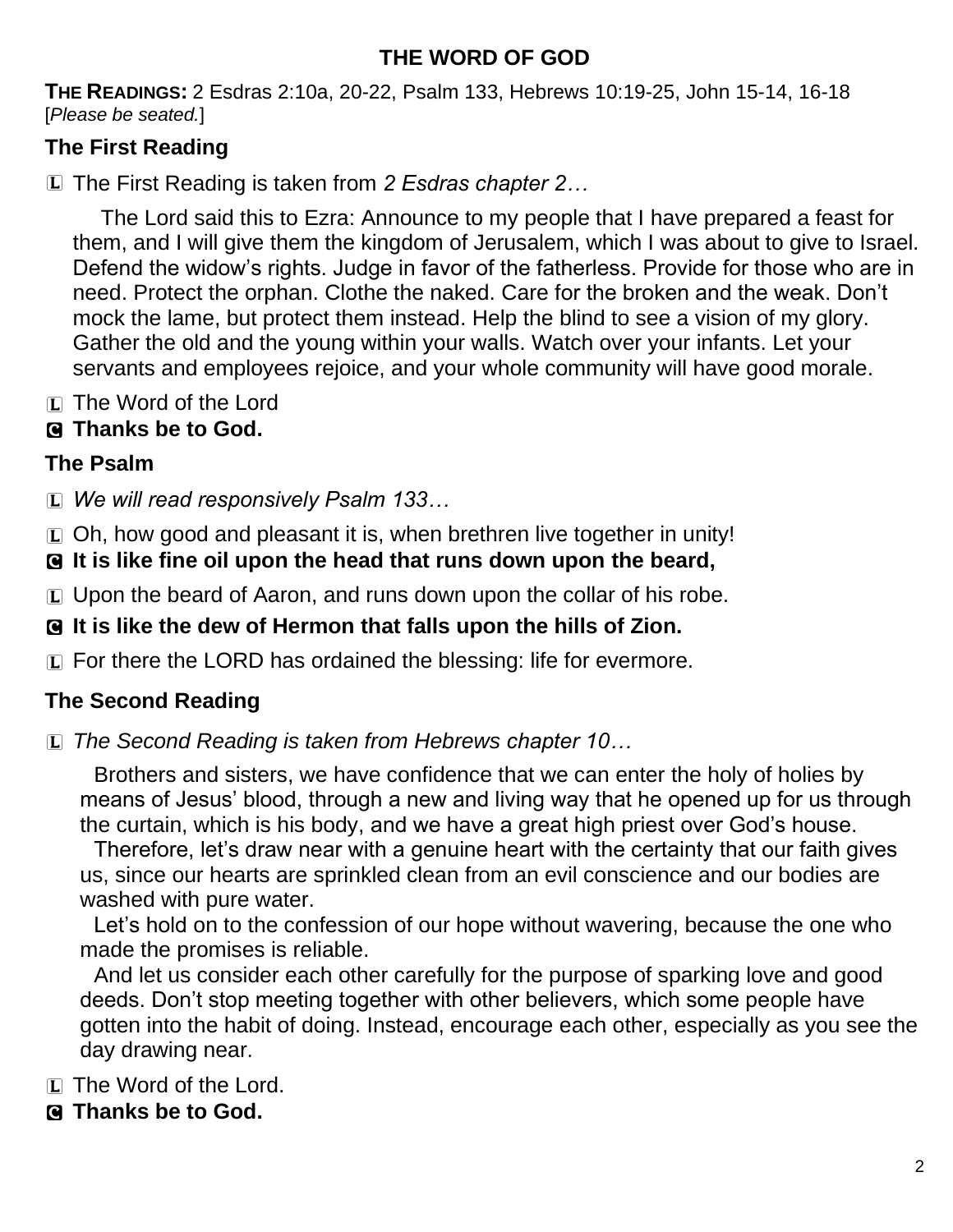### **The Gospel**

D The Holy Gospel of our Lord Jesus Christ according to John.

### C **Glory to you, Lord Christ.**

D [Jesus said,] "I am the true vine, and my Father is the vineyard keeper. He removes any of my branches that don't produce fruit, and he trims any branch that produces fruit so that it will produce even more fruit. You are already trimmed because of the word I have spoken to you. Remain in me, and I will remain in you. A branch can't produce fruit by itself, but must remain in the vine. Likewise, you can't produce fruit unless you remain in me. I am the vine; you are the branches. If you remain in me and I in you, then you will produce much fruit. Without me, you can't do anything. If you don't remain in me, you will be like a branch that is thrown out and dries up. Those branches are gathered up, thrown into a fire, and burned. If you remain in me and my words remain in you, ask for whatever you want and it will be done for you. My Father is glorified when you produce much fruit and in this way prove that you are my disciples.

"As the Father loved me, I too have loved you. Remain in my love. If you keep my commandments, you will remain in my love, just as I kept my Father's commandments and remain in his love. I have said these things to you so that my joy will be in you and your joy will be complete. This is my commandment: love each other just as I have loved you. No one has greater love than to give up one's life for one's friends. You are my friends if you do what I command you. I don't call you servants any longer, because servants don't know what their master is doing. Instead, I call you friends, because everything I heard from my Father I have made known to you. You didn't choose me, but I chose you and appointed you so that you could go and produce fruit and so that your fruit could last. As a result, whatever you ask the Father in my name, he will give you. I give you these commandments so that you can love each other.

D The Gospel of the Lord. C **Praise to you, Lord Christ.** 

[*Please be seated.*]

**Sermon** Becky Robbins-Penniman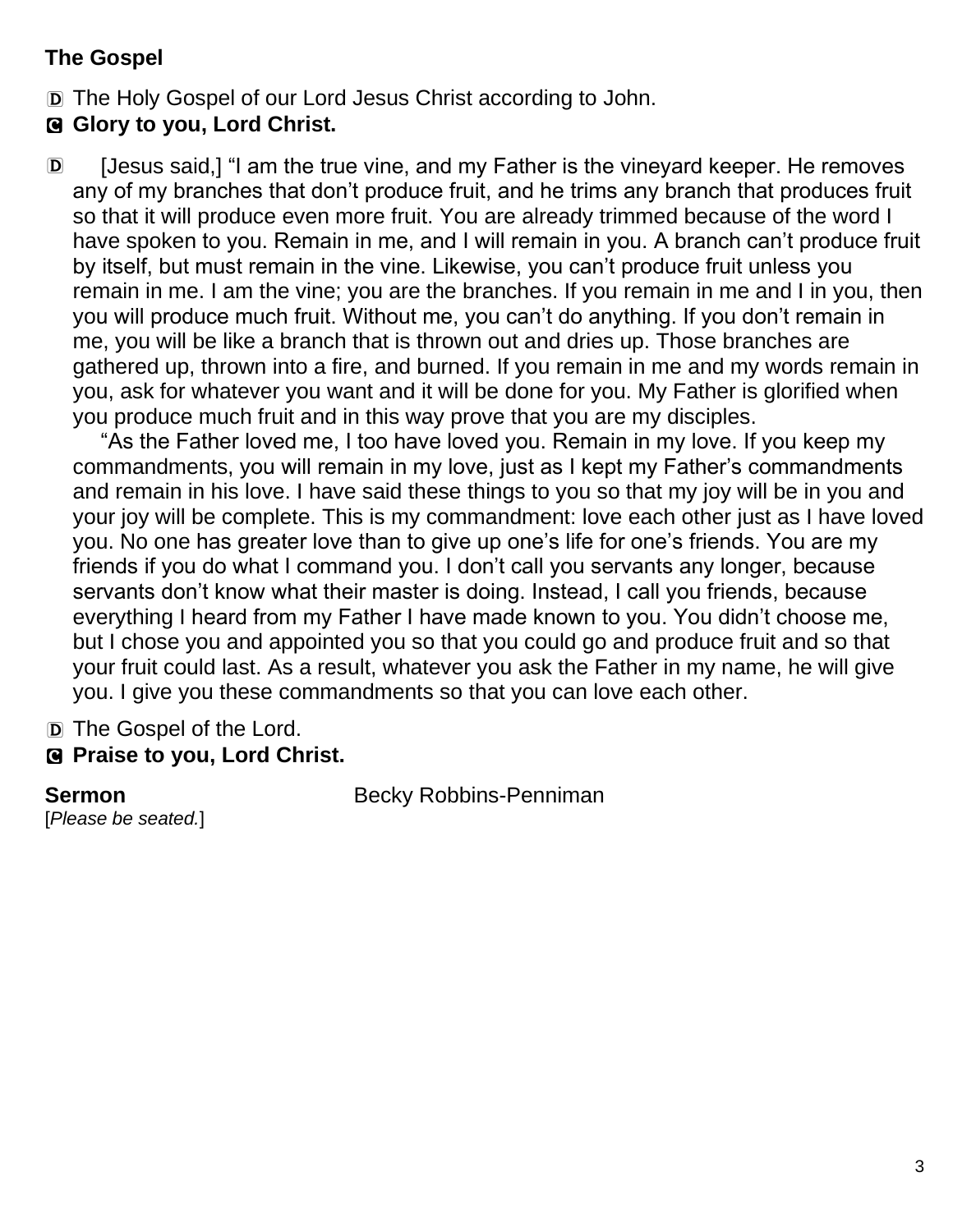# **NICENE CREED**

[*Please stand.*]

C **We believe in one God, the Father, the Almighty, maker of heaven and earth, of all that is, seen and unseen.**

**We believe in one Lord, Jesus Christ, the only Son of God, eternally begotten of the Father, God from God, Light from Light, true God from true God, begotten, not made, of one Being with the Father. Through him all things were made. For us and for our salvation he came down from heaven: by the power of the Holy Spirit he became incarnate from the Virgin Mary, and was made man. For our sake he was crucified under Pontius Pilate; he suffered death and was buried. On the third day he rose again in accordance with the Scriptures; he ascended into heaven and is seated at the right hand of the Father. He will come again in glory to judge the living and the dead, and his kingdom will have no end.**

**We believe in the Holy Spirit, the Lord, the giver of life, who proceeds from the Father and the Son. With the Father and the Son he is worshiped and glorified. He has spoken through the Prophets. We believe in one holy catholic and apostolic Church. We acknowledge one baptism for the forgiveness of sins. We look for the resurrection of the dead, and the life of the world to come. Amen.**

#### **PRAYERS OF THE PEOPLE**

[*Please stand, kneel, or sit, as you prefer.*]

- D Remembering that it is no longer we who live but Christ who lives in us, let us pray for the Church and for the world.
- L We pray for all who call you Lord. Enliven our common life, that together we may worship you joyfully, give our hearts wholly to you in prayer, and gently commend to others the faith that is in us. We pray for all who are in need and who suffer [especially, *read names from notebook*] and for those we name, aloud or silently. [*Leave time*…]. Help us to answer the prayers of those who cry out to you.
- C **Lord Christ, live in us so that we are courageous agents of justice and compassion, and share our resources generously.**
- L We pray for the leaders around the world. Help them to respect all by considering others as equal to themselves, by thinking charitably towards all neighbors near and far, and by seeking to understand and appreciate those who differ from them.
- C **Lord Christ, live in us so that we love and serve others as you love and serve us.**
- L We pray for all who are responsible for the mission and ministry of the church, lay and ordained.
- C **Lord Christ, live in us so that we are humble, patient and act with integrity, using the values and promises of the Reign of God as the foundation of every decision, action or abstention.**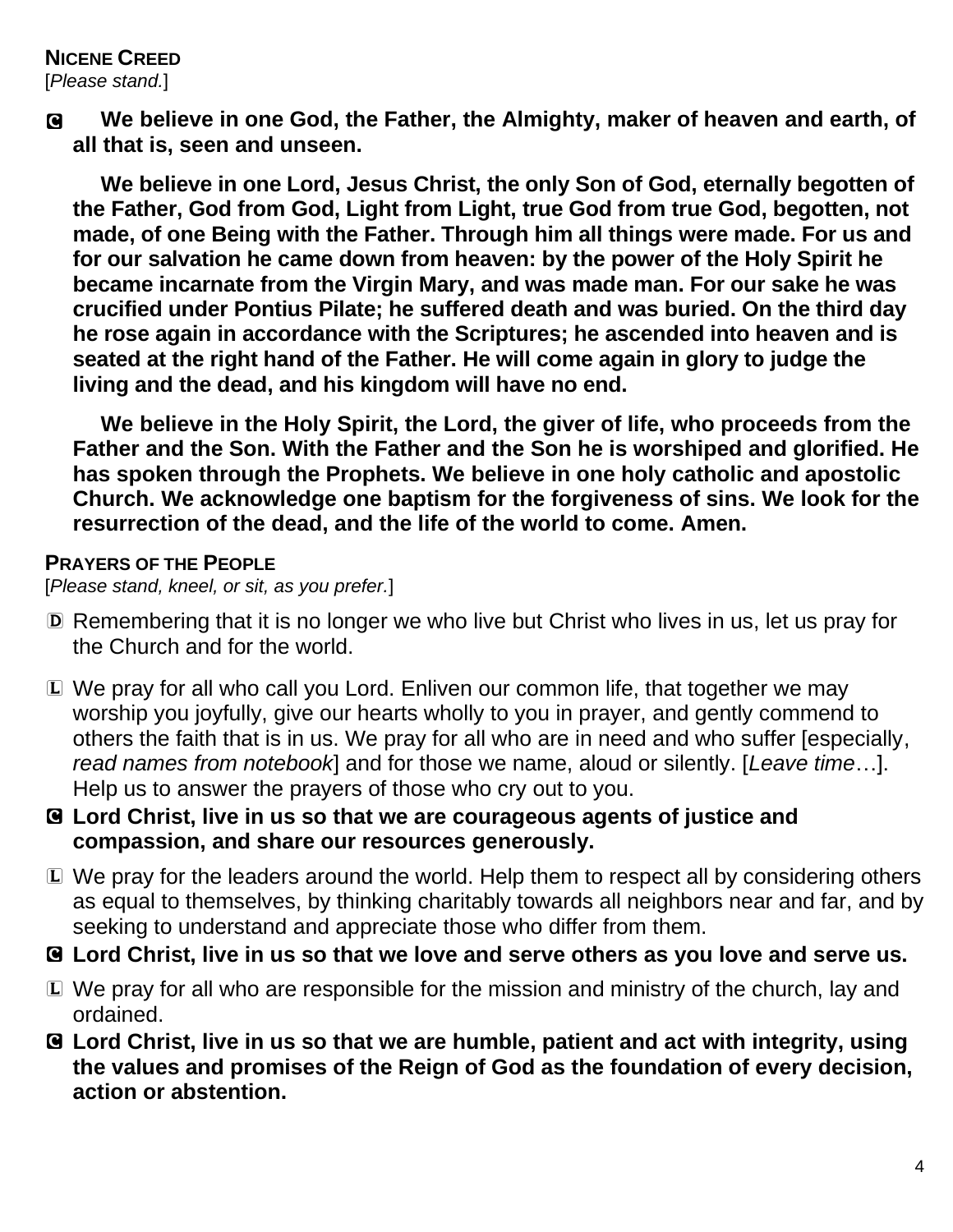- L We pray for a sense of awe for all you have created and entrusted to us, including our own bodies, your creation, and the lives of others. We give you thanks for the blessings of this life. You open your hand and fill the earth with good things.
- C **Lord Christ, live in us so that we cherish the gifts you have given us, conserving and healing your creation for the sake of those who come after us.**
- L We pray for those whose life on this earth has ended, [especially, *read names from notebook*] and for those we name, aloud or silently. [*Leave time*…]. Let light perpetual shine upon them.
- C **Lord Christ, live in us so that we follow the good examples of your saints, who teach us to enjoy worldly goods and comforts in moderation, and to be honest in our daily life and work.**
- L Let your grace restore us, good Lord, and let your Spirit inspire us.
- C **Lord Christ, live in us and accomplish in us the work of your salvation, that we may show forth your glory in the world. Amen.**

### **CONFESSION AND FORGIVENESS OF SIN**

[*Please stand or kneel, as you choose.*]

- D Let us confess our sins to God. [*Silence is kept.*] Have mercy upon us, most merciful Father, ...
- C **in your compassion forgive us our sins, known and unknown, things done and left undone; and so uphold us by your Spirit that we may live and serve you in newness of life, to the honor and glory of your Name; through Jesus Christ our Lord. Amen.**
- P Almighty God have mercy on you, forgive you all your sins through the grace of Jesus Christ, strengthen you in all goodness, and by the power of the Holy Spirit keep you in eternal life.

### C **Amen.**

### **THE GREETING OF PEACE**

[*Please stand. During the cold and flu season, we request that the Peace be exchanged without handshakes or hugging. An elbow or fist bump, wave, or bow, accompanied by a smile and "the Peace of the Lord be with you," will do nicely for the time being.*]

- $\mathbf{P}$  The peace of the Lord be always with you.
- C **And also with you.** [*All may greet one another in the name of the Lord.*]

### **THE HOLY COMMUNION**

### **OFFERTORY SENTENCE**

D Walk in love, as Christ loved us and gave himself for us, an offering and sacrifice to God. Bring your tithes, gifts and offering with gladness.

[*Please be seated.*]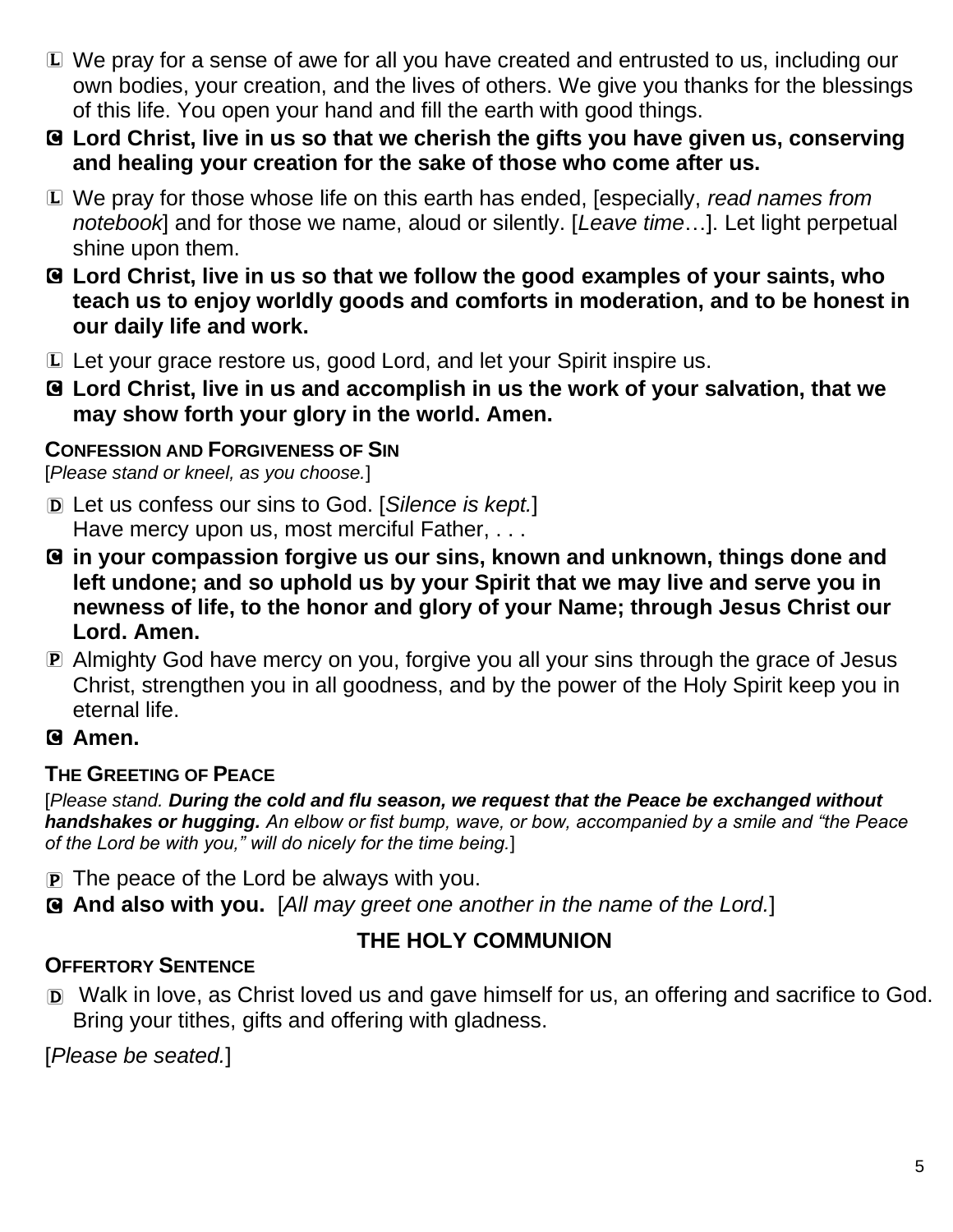#### **PRESENTATION**

[*Please stand when the offering plates are given to the Deacon.*]

D We gladly present the fruits of our lives to the God who creates us, redeems us and sustains us. May we have the grace to use them to heal God's world.

# **THE GREAT THANKSGIVING:** *Eucharistic Prayer A*

- P The Lord be with you.
- C **And also with you.**
- **P** Lift up your hearts.
- C **We lift them to the Lord.**
- P Let us give thanks to the Lord our God.
- C **It is right to give our thanks and praise.**
- P It is Right, and a good and joyful thing, always and everywhere to give thanks to you, Father Almighty, Creator of heaven and earth. You bid your faithful people cleanse their hearts, and prepare with joy for the Paschal feast; that, fervent in prayer and in works of mercy, and renewed by your Word and Sacraments, they may come to the fullness of grace which you have prepared for those who love you. Therefore we praise you, joining our voices with Angels and Archangels and with all the company of heaven, who for ever sing this hymn to proclaim the glory of your name:

### a **Holy, holy, holy Lord, God of power and might, heaven and earth are full of your glory. Hosanna in the highest. Blessed is he who comes in the name of the Lord. Hosanna in the highest.**

[*Please stand or kneel as you prefer.*]

- P Holy and gracious Father: In your infinite love you made us for yourself; and, when we had fallen into sin and become subject to evil and death, you, in your mercy, sent Jesus Christ, your only and eternal Son, to share our human nature, to live and die as one of us, to reconcile us to you, the God and Father of all.
- P He stretched out his arms upon the cross, and offered himself in obedience to your will, a perfect sacrifice for the whole world.
- P On the night he was handed over to suffering and death, our Lord Jesus Christ took bread; and when he had given thanks to you, he broke it, and gave it to his disciples, and said, "Take, eat: This is my Body, which is given for you. Do this for the remembrance of me."
- P After supper Jesus took the cup of wine; and when he had given thanks, he gave it to them, and said, "Drink this, all of you: this is My Blood of the new Covenant, which is shed for you and for many for the forgiveness of sins. Whenever you drink it, do this for the remembrance of me."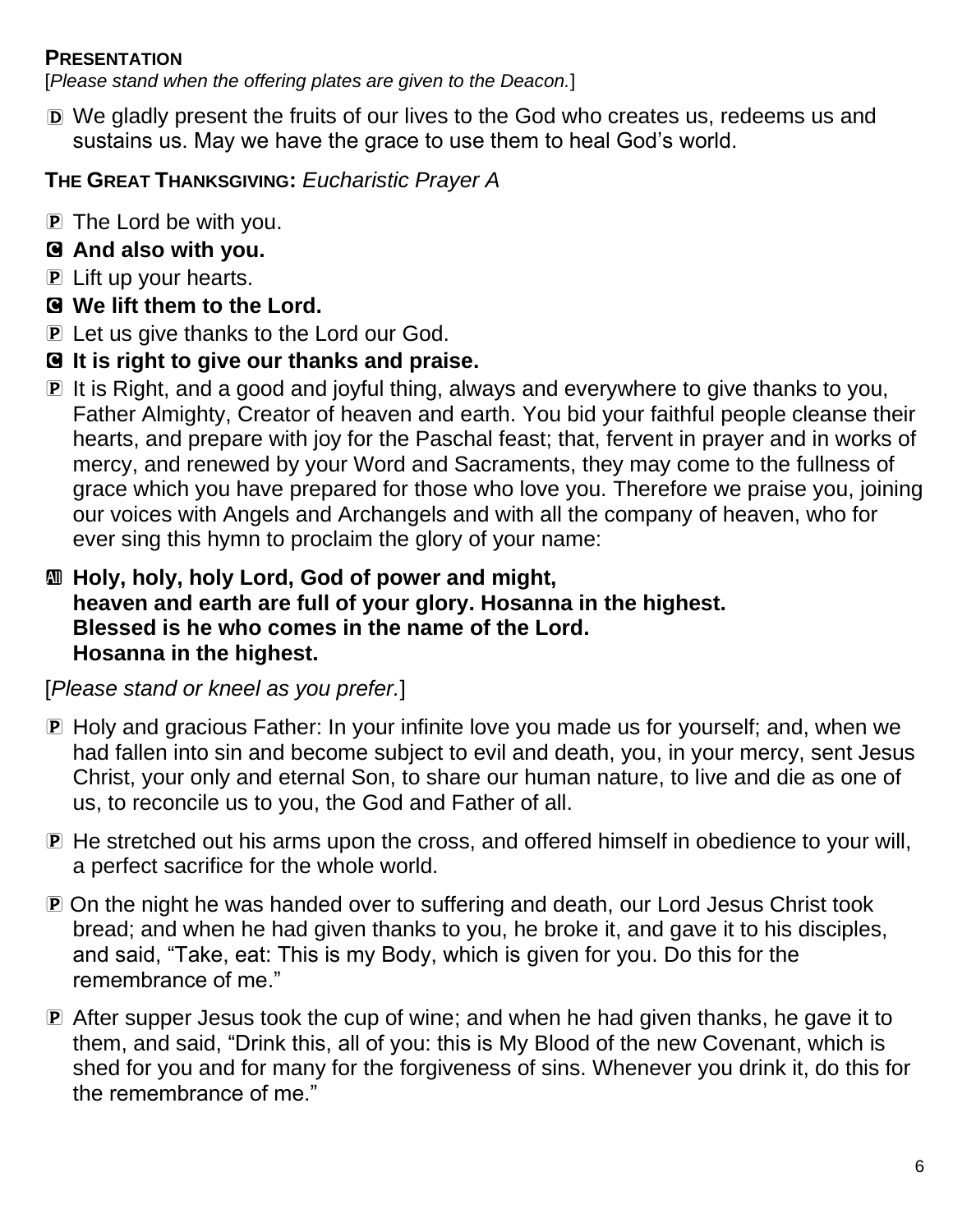- P Therefore we proclaim the mystery of faith:
- C **Christ has died. Christ is risen. Christ will come again. We celebrate the memorial of our redemption, O Father, in this sacrifice of praise and thanksgiving. Recalling his death, resurrection, and ascension, we offer you these gifts. Sanctify them by your Holy Spirit to be for your people the Body and Blood of your Son, the holy food and drink of new and unending life in him. Sanctify us also that we may faithfully receive this holy Sacrament, and serve you in unity, constancy, and peace; and at the last day bring us with all your saints into the joy of your eternal kingdom.**
- P All this we ask through your Son Jesus Christ. By him, and with him, and in him, in the unity of the Holy Spirit all honor and glory is yours, Almighty Father, now and for ever.
- C **AMEN.**

## **THE LORD'S PRAYER**

- P And now as our Savior Christ has taught us, we are bold to say:
- $\text{M}$  **Our Father, who art in heaven, hallowed be thy Name, thy kingdom come, thy will be done, on earth as it is in heaven. Give us this day our daily bread. And forgive us our trespasses, as we forgive those who trespass against us. And lead us not into temptation, but deliver us from evil. For thine is the kingdom, and the power, and the glory, for ever and ever. Amen.**

**THE BREAKING OF THE BREAD**

- **P** Christ our Passover is sacrificed for us.
- C **Therefore let us keep the feast.**

# **FRACTION ANTHEM**

- a **Jesus, Lamb of God: have mercy on us. Jesus, bearer of our sins: have mercy on us. Jesus, redeemer, redeemer of the world: give us your peace, give us your peace.**
- P The Gifts of God for the People of God. Take them in remembrance that Christ died for you, and feed on him in your hearts by faith, with thanksgiving.

[*You may be seated.*]